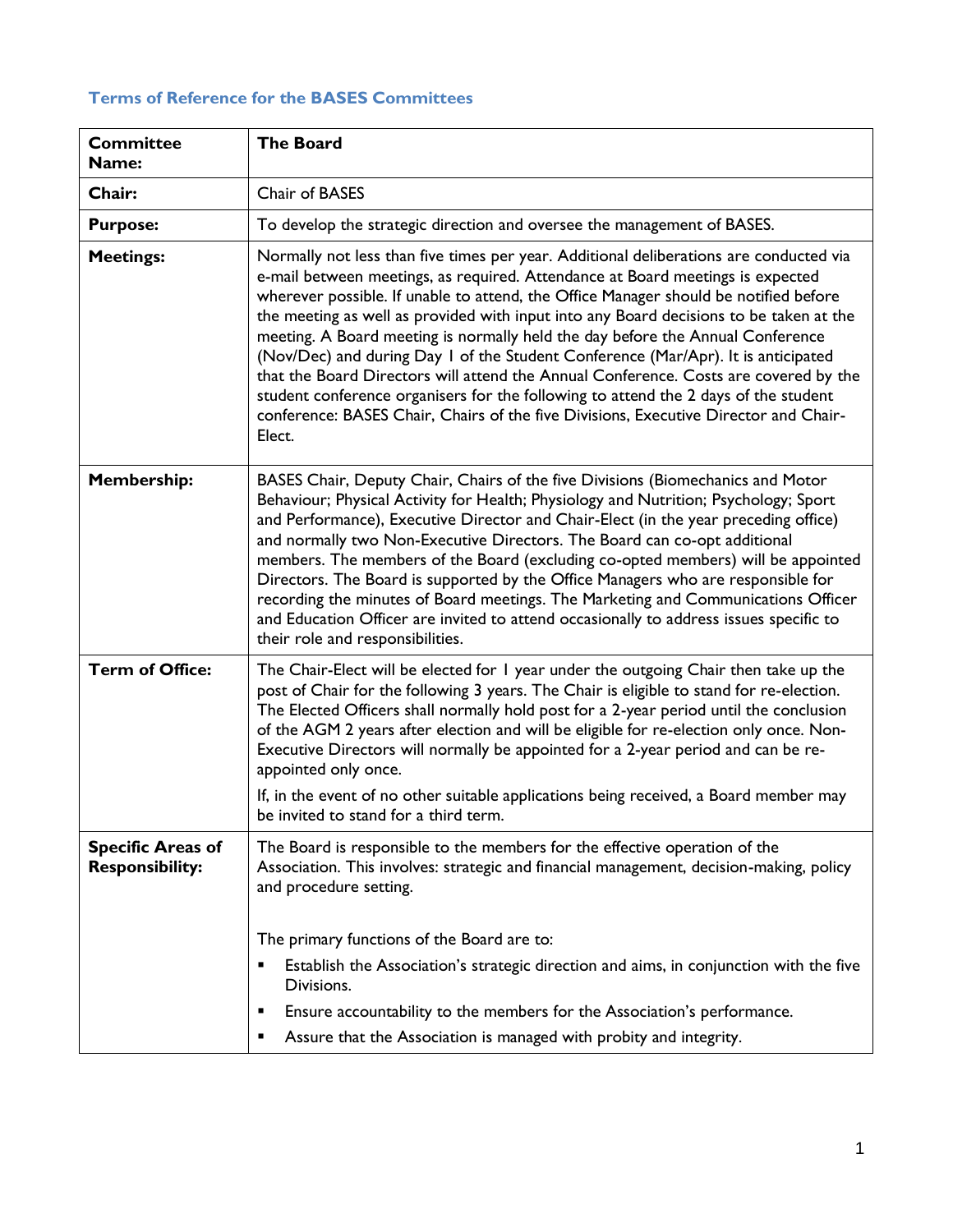| <b>Financial Policies:</b>         | Service on the Board is non-remunerative.                                                                                                                                                                                                                                                                                                                                                                           |
|------------------------------------|---------------------------------------------------------------------------------------------------------------------------------------------------------------------------------------------------------------------------------------------------------------------------------------------------------------------------------------------------------------------------------------------------------------------|
|                                    | Travel and meeting expenses for Committee members are reimbursed according<br>٠<br>to the policies and procedures of BASES.                                                                                                                                                                                                                                                                                         |
|                                    | Delegate and accommodation fees for the BASES Annual Conference are covered.<br>Ξ                                                                                                                                                                                                                                                                                                                                   |
|                                    | Delegate and accommodation fees for the BASES Student Conference are covered<br>п                                                                                                                                                                                                                                                                                                                                   |
| <b>Key Documents:</b>              | BASES Strategic Plan 2015-2020.<br>п                                                                                                                                                                                                                                                                                                                                                                                |
|                                    | Memorandum and Articles of Association.<br>П                                                                                                                                                                                                                                                                                                                                                                        |
|                                    | Rules of the Association.<br>П                                                                                                                                                                                                                                                                                                                                                                                      |
|                                    | Available: www.bases.org.uk/Publications-Documents-and-Policies                                                                                                                                                                                                                                                                                                                                                     |
| <b>Roles of the</b>                | The main responsibilities are to:                                                                                                                                                                                                                                                                                                                                                                                   |
| <b>BASES Chair:</b>                | Provide direction, support and coordination to the Board.<br>п                                                                                                                                                                                                                                                                                                                                                      |
|                                    | Attend and Chair Board meetings.<br>٠                                                                                                                                                                                                                                                                                                                                                                               |
|                                    | <b>Attend Annual and Student Conferences</b><br>٠                                                                                                                                                                                                                                                                                                                                                                   |
|                                    | Support effective strategy implementation.<br>п                                                                                                                                                                                                                                                                                                                                                                     |
|                                    | Work closely with the BASES Executive Director.<br>п                                                                                                                                                                                                                                                                                                                                                                |
| <b>Role of the Chair-</b>          | Shadow the BASES Chair in the preceding year.<br>٠                                                                                                                                                                                                                                                                                                                                                                  |
| <b>Elect</b>                       | Attend Board meetings.<br>٠                                                                                                                                                                                                                                                                                                                                                                                         |
|                                    | Work closely with the BASES Chair and BASES Executive Director to ensure a<br>smooth transition.                                                                                                                                                                                                                                                                                                                    |
| <b>Role of the Deputy</b><br>Chair | To apply for the Deputy Chair position, Board members must put their interest in<br>writing to the BASES Chair. A vote will then take place amongst all members of the<br>Board who have not expressed an interest in the role. Once appointed, the Deputy<br>Chair will remain in post until 1) their Division Chair tenure ends and they step down<br>from the Board or 2) they are elected to the role of Chair. |
|                                    | The main responsibilities are to:                                                                                                                                                                                                                                                                                                                                                                                   |
|                                    | Deputise as Chair of Board meetings in the absence of the Chair<br>٠                                                                                                                                                                                                                                                                                                                                                |
|                                    | Work closely with the BASES Executive Director<br>٠                                                                                                                                                                                                                                                                                                                                                                 |
|                                    | Support the Chair in providing direction, support and coordination to the Board<br>٠                                                                                                                                                                                                                                                                                                                                |
| <b>Roles of the</b>                | The main responsibilities are to:                                                                                                                                                                                                                                                                                                                                                                                   |
| <b>Executive</b>                   | Develop and deliver on the BASES strategic plan in the most effective and efficient<br>п                                                                                                                                                                                                                                                                                                                            |
| <b>Director:</b>                   | manner.                                                                                                                                                                                                                                                                                                                                                                                                             |
|                                    | Work closely with and support the BASES Chair.                                                                                                                                                                                                                                                                                                                                                                      |
|                                    | Ensure the day-to-day management of BASES under delegated authority from<br>п<br>the Board.                                                                                                                                                                                                                                                                                                                         |
|                                    |                                                                                                                                                                                                                                                                                                                                                                                                                     |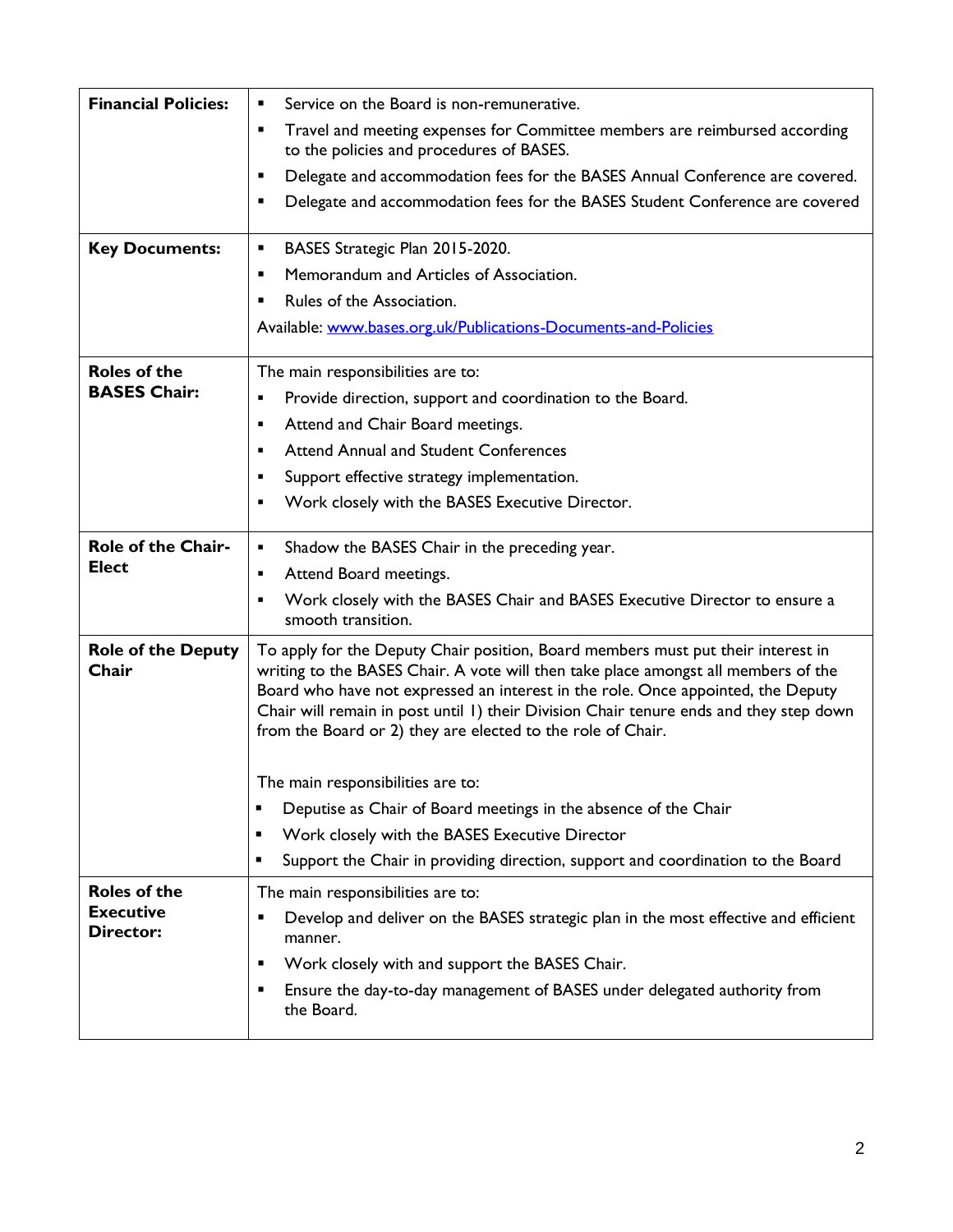| <b>Roles of Division</b><br><b>Chairs:</b>                          | To provide leadership to the Division Committee. Division Chairs are responsible for<br>their Division's overall direction, co-ordination, implementation and execution, control<br>and completion of specific projects, ensuring alignment with the BASES Strategic Plan.<br>The main job tasks and responsibilities are to:                                                                                                                                                                                                                                                             |
|---------------------------------------------------------------------|-------------------------------------------------------------------------------------------------------------------------------------------------------------------------------------------------------------------------------------------------------------------------------------------------------------------------------------------------------------------------------------------------------------------------------------------------------------------------------------------------------------------------------------------------------------------------------------------|
|                                                                     | Develop and maintain a Division strategy providing direction, support and<br>coordination to the Division                                                                                                                                                                                                                                                                                                                                                                                                                                                                                 |
|                                                                     | Organise and chair a minimum of one Division Committee meeting each year                                                                                                                                                                                                                                                                                                                                                                                                                                                                                                                  |
|                                                                     | Provide a Division 'network' for members to engage with like-minded sport and<br>٠<br>exercise scientists                                                                                                                                                                                                                                                                                                                                                                                                                                                                                 |
|                                                                     | Support effective strategy implementation                                                                                                                                                                                                                                                                                                                                                                                                                                                                                                                                                 |
|                                                                     | Lead the planning and implementation of Division projects<br>٠                                                                                                                                                                                                                                                                                                                                                                                                                                                                                                                            |
|                                                                     | Monitor and report on progress of Division projects to the Board<br>$\blacksquare$                                                                                                                                                                                                                                                                                                                                                                                                                                                                                                        |
|                                                                     | Liaise with the Scientific Programme Committee to support the development of<br>the Conference programme                                                                                                                                                                                                                                                                                                                                                                                                                                                                                  |
|                                                                     | Organise the review of Division-specific abstracts for the Annual Conference.                                                                                                                                                                                                                                                                                                                                                                                                                                                                                                             |
|                                                                     | Organise a minimum of one Division day each year.                                                                                                                                                                                                                                                                                                                                                                                                                                                                                                                                         |
|                                                                     | Represent the Division on the BASES Board.                                                                                                                                                                                                                                                                                                                                                                                                                                                                                                                                                |
| <b>Role of Non-</b><br><b>Executive</b><br><b>Directors (NEDs):</b> | To provide a creative contribution to the Board by providing objective, critical<br>appraisal and an independent view that is removed from day-to-day management of<br>BASES. NEDs have a responsibility to ensure that appropriate corporate governance is<br>observed. They will be expected to: provide advice and direction in the development,<br>implementation and evaluation of the Strategic Plan; monitor BASES's legal and ethical<br>performance; and monitor the veracity and adequacy of the financial and other<br>information provided to members and other stakeholders. |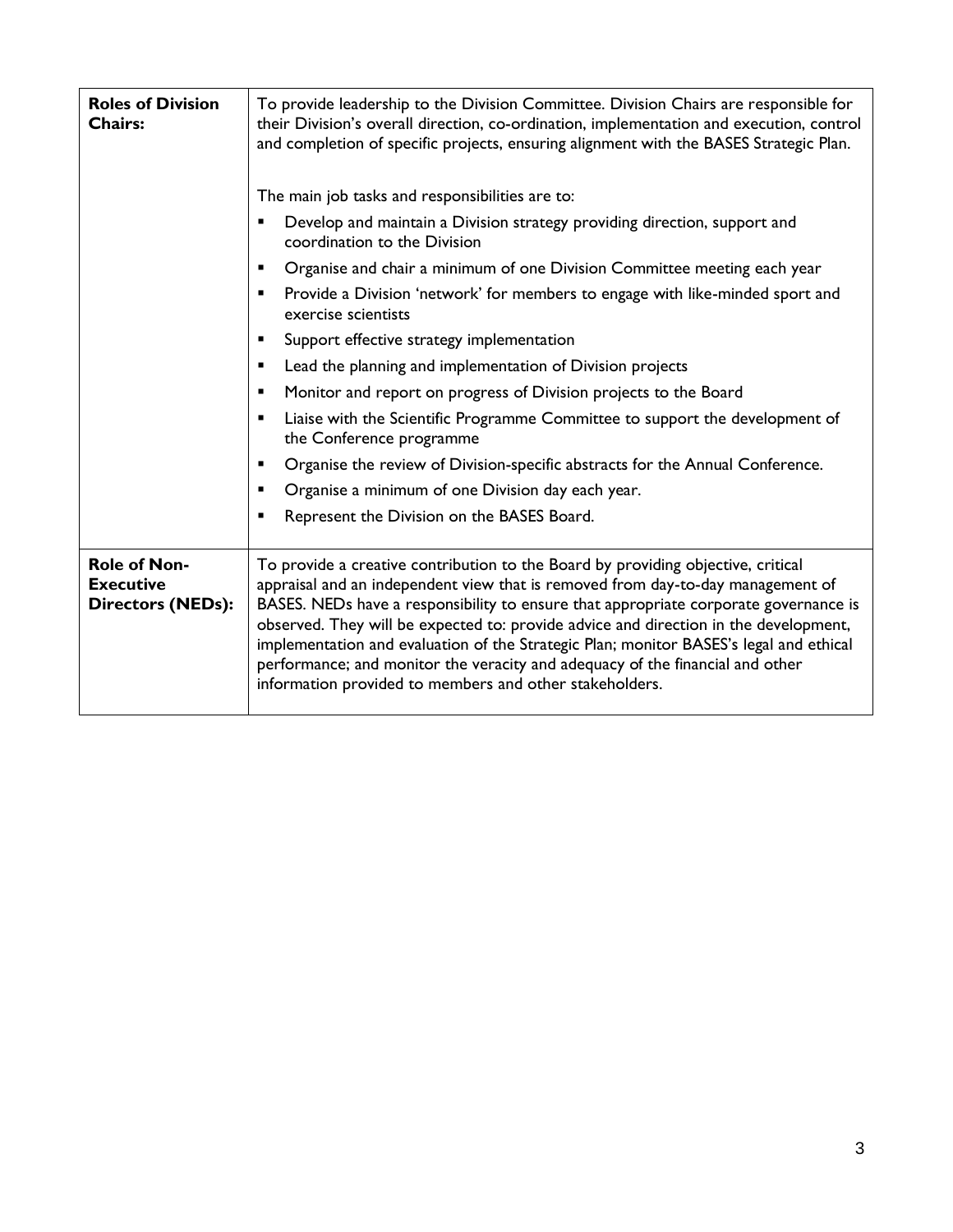| <b>Committee Name:</b>                               | <b>Appointments and Remuneration Committee</b>                                                                                                                                                                                    |
|------------------------------------------------------|-----------------------------------------------------------------------------------------------------------------------------------------------------------------------------------------------------------------------------------|
| Chair:                                               | <b>BASES Chair</b>                                                                                                                                                                                                                |
| <b>Purpose:</b>                                      | Responsible for recommending to the Board:<br>Appointments to the BASES Divisions<br>L.<br>Remuneration of BASES paid staff<br>2.<br>Financial policies (e.g., determining eligibility for travel and meeting<br>3.<br>expenses). |
| <b>Meetings:</b>                                     | Business is normally conducted via email.                                                                                                                                                                                         |
| <b>Lines of Accountability</b><br>and Communication: | The Committee will report non-confidential matters to the Board.                                                                                                                                                                  |
| <b>Membership:</b>                                   | BASES Chair, one BASES Non-Executive Director and three BASES<br>Fellows. The committee will co-opt the relevant Division Chair to advise<br>on appointments to his/her BASES Division.                                           |
| Quorum                                               | A quorum of members is necessary before the Committee can undertake<br>any of its duties. The quorum necessary is three members of the<br>Committee.                                                                              |
| <b>Appointment Process:</b>                          | The three BASES Fellows are elected by a majority vote. Any Professional<br>Member is eligible to vote.                                                                                                                           |
| <b>Term of Office:</b>                               | All elected representatives shall normally hold post for a three year period<br>and will be eligible for re-election.                                                                                                             |
| <b>Financial Policies:</b>                           | Travel and meeting expenses are reimbursed according to the policies and<br>procedures of BASES.                                                                                                                                  |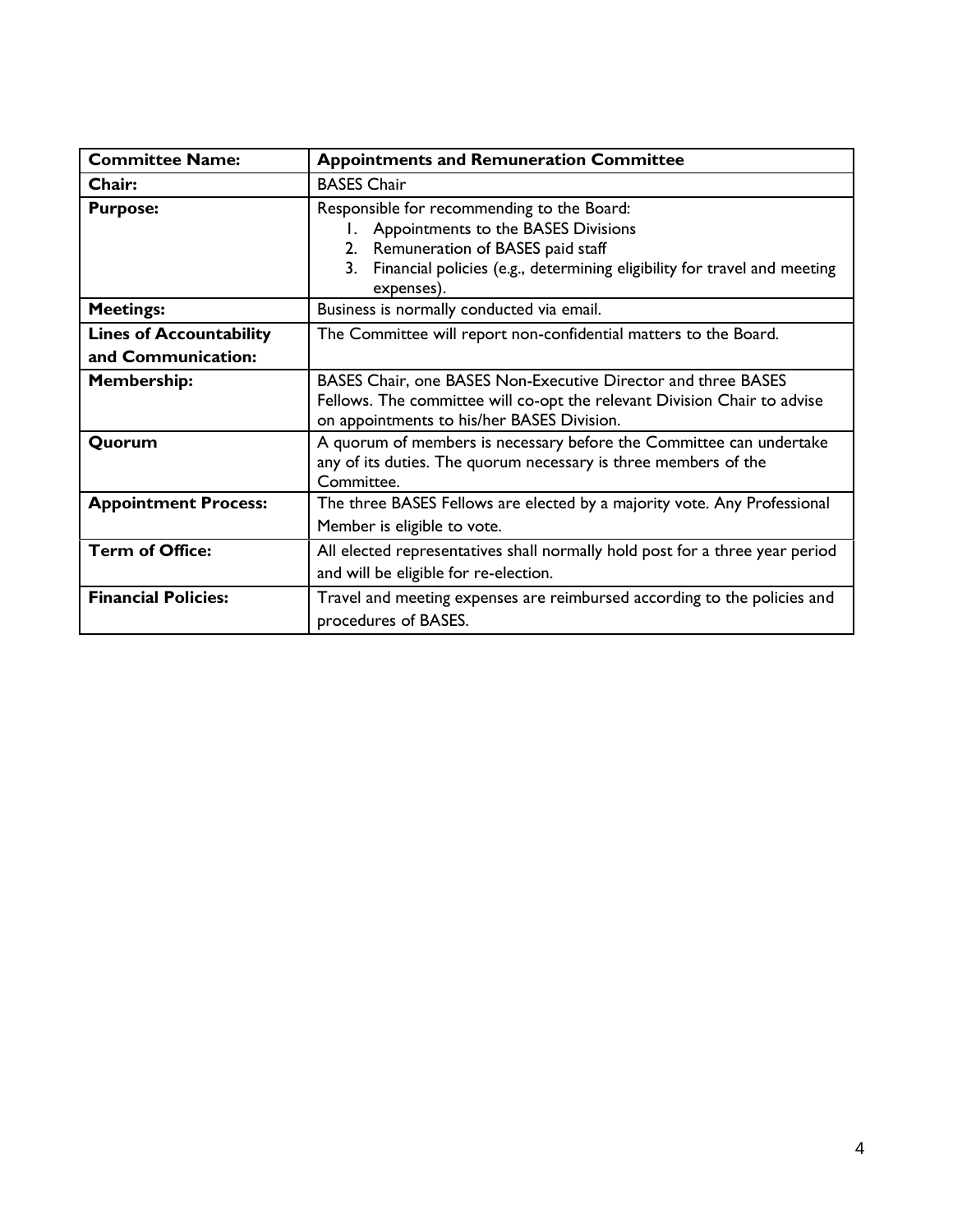| <b>Committee Name:</b>     | <b>BASES Operational Group</b>                                                             |
|----------------------------|--------------------------------------------------------------------------------------------|
| Chair:                     | <b>Executive Director.</b>                                                                 |
| <b>Purpose:</b>            | The day-to-day running of the Association.                                                 |
| <b>Meetings:</b>           | As required.                                                                               |
| <b>Lines of</b>            | The BASES Operational Group is accountable to the BASES Board. The Executive               |
| <b>Accountability and</b>  | Director is directly line managed by the BASES Chair.                                      |
| <b>Communication:</b>      |                                                                                            |
| <b>Membership:</b>         | Executive Director (Chair), Office Managers, Education Officer, Marketing and              |
|                            | Communications Officerand BASES employed staff.                                            |
| <b>Appointment</b>         | Appointed by the Board.                                                                    |
| <b>Process:</b>            |                                                                                            |
| <b>Term of Office:</b>     | As per contracted employment.                                                              |
| <b>Specific Areas of</b>   | Assist the Board, Divisions and other BASES Committees to action the strategy<br>٠         |
| <b>Responsibility:</b>     | developed by the Board.                                                                    |
|                            | Prepare operational reports for the Board.<br>п                                            |
|                            | Oversee the operational management of the Association.<br>$\blacksquare$                   |
|                            | Provide a high quality interface between BASES, its members and key<br>$\blacksquare$      |
|                            | stakeholders.                                                                              |
| <b>Financial Policies:</b> | Travel and meeting expenses are reimbursed according to the policies and<br>$\blacksquare$ |
|                            | procedures of BASES.                                                                       |
|                            | Delegate and accommodation fees for the BASES Annual and Student<br>$\blacksquare$         |
|                            | Conferences are covered for designated staff.                                              |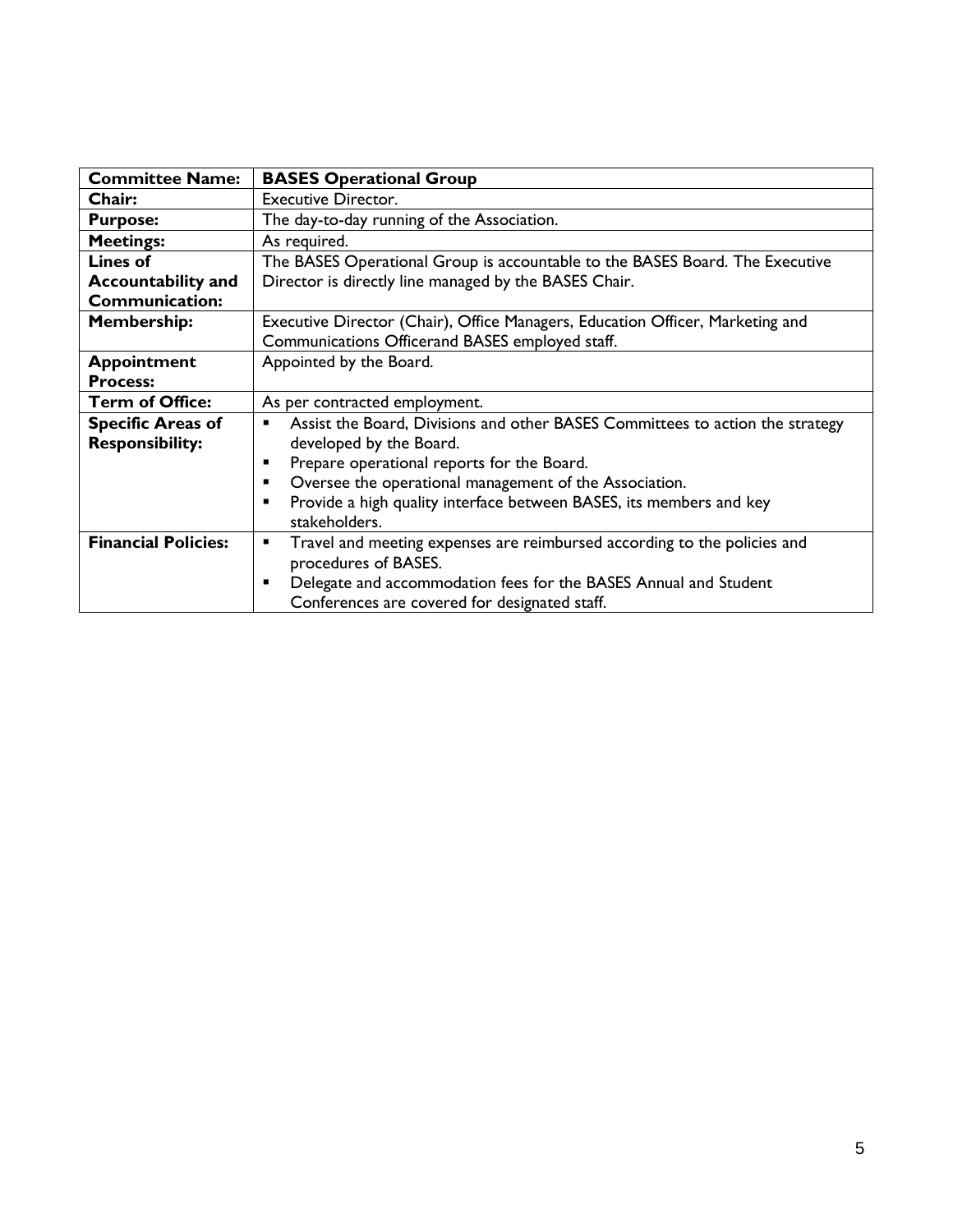| <b>Committee Name:</b>                                   | <b>BASES CPD Committee</b>                                                                                                                                                                                                                                                                                                                                                                                                                                                                                                       |
|----------------------------------------------------------|----------------------------------------------------------------------------------------------------------------------------------------------------------------------------------------------------------------------------------------------------------------------------------------------------------------------------------------------------------------------------------------------------------------------------------------------------------------------------------------------------------------------------------|
| Chair:                                                   | <b>BASES Education Officer</b>                                                                                                                                                                                                                                                                                                                                                                                                                                                                                                   |
| <b>Purpose:</b>                                          | To promote and facilitate good practice in all aspects of education, training and<br>$\blacksquare$<br>professional development for BASES members.                                                                                                                                                                                                                                                                                                                                                                               |
|                                                          | To provide a Spring-Summer and Autumn-Winter workshop and webinar<br>п<br>programme.                                                                                                                                                                                                                                                                                                                                                                                                                                             |
| <b>Meetings:</b>                                         | Usually twice a year in person. Additional deliberations may be conducted via e-mail<br>between meetings, as required.                                                                                                                                                                                                                                                                                                                                                                                                           |
| <b>Lines of</b>                                          | The CPD Committee is accountable to the BASES Board.<br>$\blacksquare$                                                                                                                                                                                                                                                                                                                                                                                                                                                           |
| <b>Accountability and</b><br><b>Communication:</b>       | $\blacksquare$<br>Upon approval of the minutes of the CPD Committee meetings, the Chair<br>circulates a copy to the members of the CPD Committee.                                                                                                                                                                                                                                                                                                                                                                                |
|                                                          | Any issues will be communicated to the BASES Board via the Chair.<br>$\blacksquare$                                                                                                                                                                                                                                                                                                                                                                                                                                              |
| <b>Membership:</b>                                       | The CPD representatives of all divisions, BASES Education Officer.                                                                                                                                                                                                                                                                                                                                                                                                                                                               |
| <b>Appointment</b><br><b>Process:</b>                    | The CPD representatives of divisions are appointed by the BASES Appointments and<br><b>Remuneration Committee.</b>                                                                                                                                                                                                                                                                                                                                                                                                               |
| <b>Term of Office:</b>                                   | All representatives shall normally hold post for a minimum two year period.                                                                                                                                                                                                                                                                                                                                                                                                                                                      |
| Communication<br>with the BASES<br><b>Board through:</b> | <b>Education Officer</b>                                                                                                                                                                                                                                                                                                                                                                                                                                                                                                         |
| <b>Specific Areas of</b><br><b>Responsibility:</b>       | Develop and promote a BASES Spring-Summer and Autumn-Winter CPD<br>$\blacksquare$<br>programme. The overall annual programme should normally comprise two<br>workshops and two webinars in each area. In developing the programme, the<br>Committee should liaise with Divisions, Interest Groups, BASES members and<br>other professional associations. The workshops and webinars need to cater for<br>those on Supervised Experience, accredited individuals and other BASES members<br>who may not be seeking accreditation. |
|                                                          | Proactively seek individuals to run workshops and webinars.<br>٠                                                                                                                                                                                                                                                                                                                                                                                                                                                                 |
|                                                          | Provide advice to individuals volunteering to run workshops and webinars (i.e., is<br>$\blacksquare$<br>the workshop topic area one of interest and is it worth submitting a formal<br>proposal?).                                                                                                                                                                                                                                                                                                                               |
|                                                          | There may be overlap between topic areas across some divisions so the CPD<br>п<br>committee members need to communicate with each other as appropriate to<br>avoid duplication etc.                                                                                                                                                                                                                                                                                                                                              |
|                                                          | Ensure proposals adhere to the Guide to Hosting a Workshop Guidelines and<br>п<br><b>Webinar Presenter Guidelines</b>                                                                                                                                                                                                                                                                                                                                                                                                            |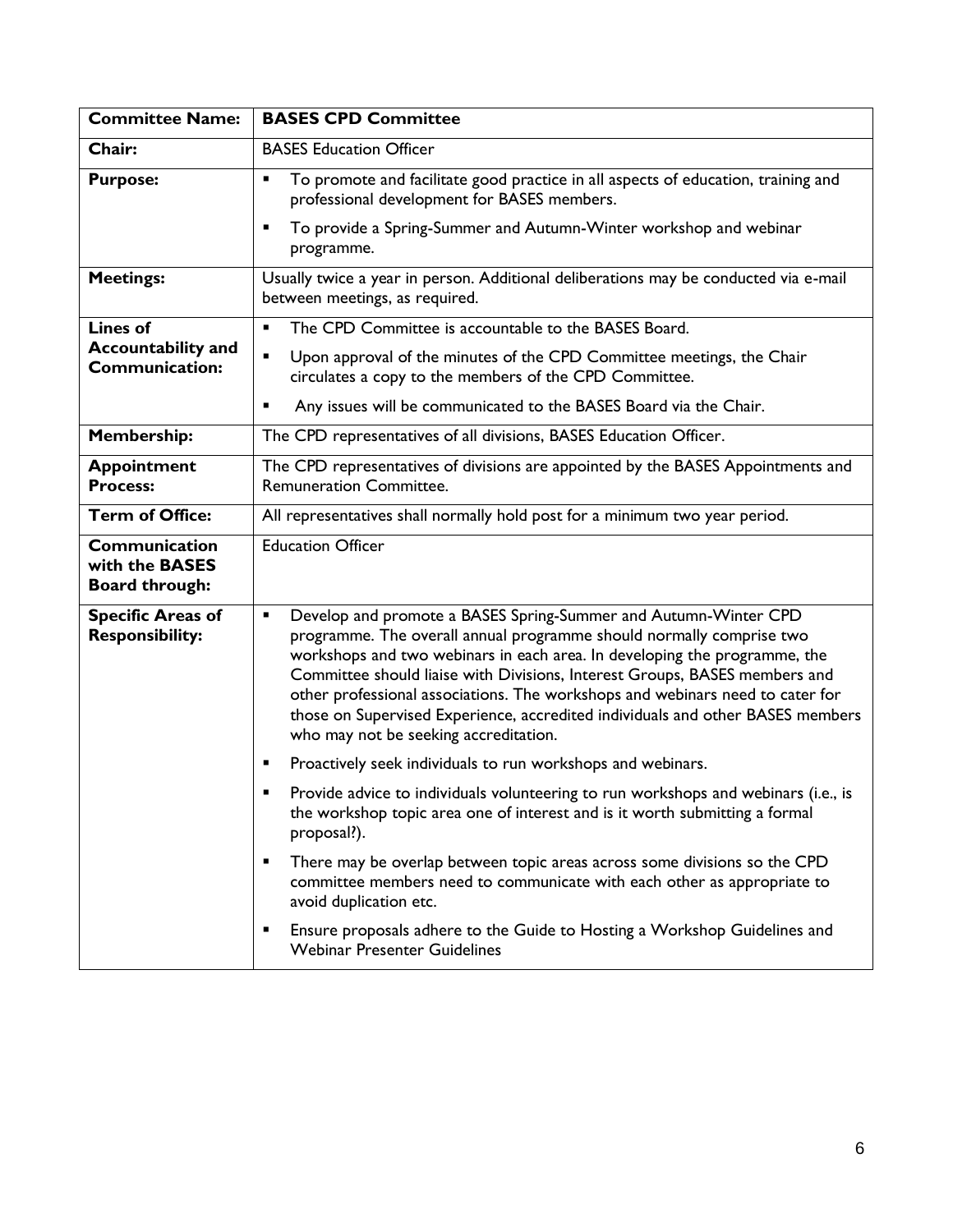| <b>The Proposal</b><br><b>Review Process:</b> | Prospective hosts are advised to contact the relevant representative on the CPD<br>٠<br>Committee.                                                                                                                                                             |
|-----------------------------------------------|----------------------------------------------------------------------------------------------------------------------------------------------------------------------------------------------------------------------------------------------------------------|
|                                               | The representative should be able to advise if the topic area is one of interest and<br>п<br>it is worth submitting a formal proposal.                                                                                                                         |
|                                               | The formal proposal will be considered by the CPD Committee, which considers<br>п<br>both the CPD programme in isolation and the overall CPD programme. The<br>Committee are asked to state their level of agreement with each of the following<br>statements: |
|                                               | The programme is likely to be of interest to BASES members.<br>Ξ                                                                                                                                                                                               |
|                                               | The presenters are well qualified to deliver the programme.                                                                                                                                                                                                    |
|                                               | The programme has adequate interactive content.<br>п                                                                                                                                                                                                           |
|                                               | The proposal form is written in a style appropriate for promotional<br>■<br>purposes.                                                                                                                                                                          |
|                                               | The overall CPD programme is balanced and the scheduling of workshops<br>П<br>and webinars is appropriate.                                                                                                                                                     |
|                                               | Based on the considerations above, the possible outcomes are:                                                                                                                                                                                                  |
|                                               | Accept                                                                                                                                                                                                                                                         |
|                                               | Defer to the either the next 6-month programme or to the following year                                                                                                                                                                                        |
|                                               | Not accept.                                                                                                                                                                                                                                                    |
| <b>Financial Policies:</b>                    | Service on the Committee is non-remunerative.<br>٠                                                                                                                                                                                                             |
|                                               | Travel and meeting expenses for Committee members are reimbursed according<br>٠<br>to the policies and procedures of BASES.                                                                                                                                    |
|                                               | Workshop delegate fees are waived for the CPD Committee.<br>٠                                                                                                                                                                                                  |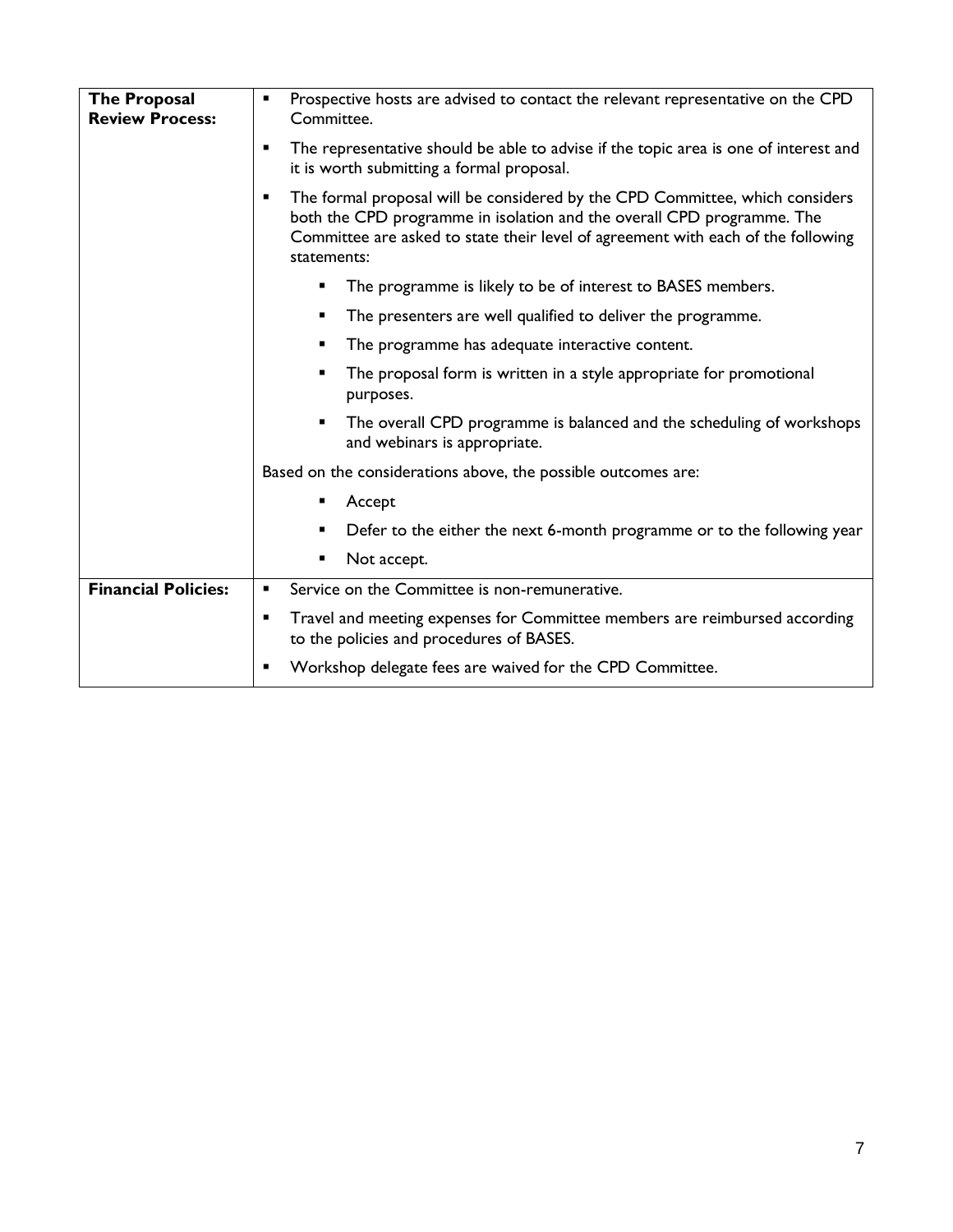| <b>Committee Name:</b>                | The Sport and Exercise Scientist Editorial Advisory Board                                                                                                                                                        |
|---------------------------------------|------------------------------------------------------------------------------------------------------------------------------------------------------------------------------------------------------------------|
| Chair:                                | Editor                                                                                                                                                                                                           |
| <b>Responsible To:</b>                | The Board                                                                                                                                                                                                        |
| <b>Purpose:</b>                       | To shape the coverage and content of each issue of The Sport and Exercise Scientist,<br>and provide guidance on how The Sport and Exercise Scientist can best serve readers'<br>interests and contribute to CPD. |
| <b>Meetings:</b>                      | Usually four times per year via conference calls. An annual face-to-face meeting may                                                                                                                             |
|                                       | be required. Additional deliberations may be conducted via e-mail between meetings,<br>as required.                                                                                                              |
| Lines of                              | The Sport and Exercise Scientist Editorial Advisory Board is accountable to the<br>$\blacksquare$                                                                                                                |
| <b>Accountability and</b>             | Board.                                                                                                                                                                                                           |
| <b>Communication:</b>                 | The Chair submits a report for inclusion in the BASES Annual Report.<br>$\blacksquare$                                                                                                                           |
| <b>Membership:</b>                    | Approximately 10 individuals with Division-specific expertise and a Book and App<br>Review Editor.                                                                                                               |
| <b>Appointment</b><br><b>Process:</b> | Members are appointed by the Editor.                                                                                                                                                                             |
| <b>Term of Office:</b>                | Normally 2-3 years.                                                                                                                                                                                              |
| Communication                         | The Editor.                                                                                                                                                                                                      |
| with the Board                        |                                                                                                                                                                                                                  |
| Through:                              |                                                                                                                                                                                                                  |
| <b>Specific Areas of</b>              | Meet members' CPD needs.<br>$\blacksquare$                                                                                                                                                                       |
| <b>Responsibility:</b>                | Building the Association's brand.<br>$\blacksquare$                                                                                                                                                              |
| <b>Financial Policies:</b>            | The Editor is a paid position.<br>٠                                                                                                                                                                              |
|                                       | Service of the other members on the Committee is non-remunerative.<br>$\blacksquare$                                                                                                                             |
|                                       | Travel and meeting expenses for Committee members are reimbursed according<br>$\blacksquare$<br>to the policies and procedures of BASES.                                                                         |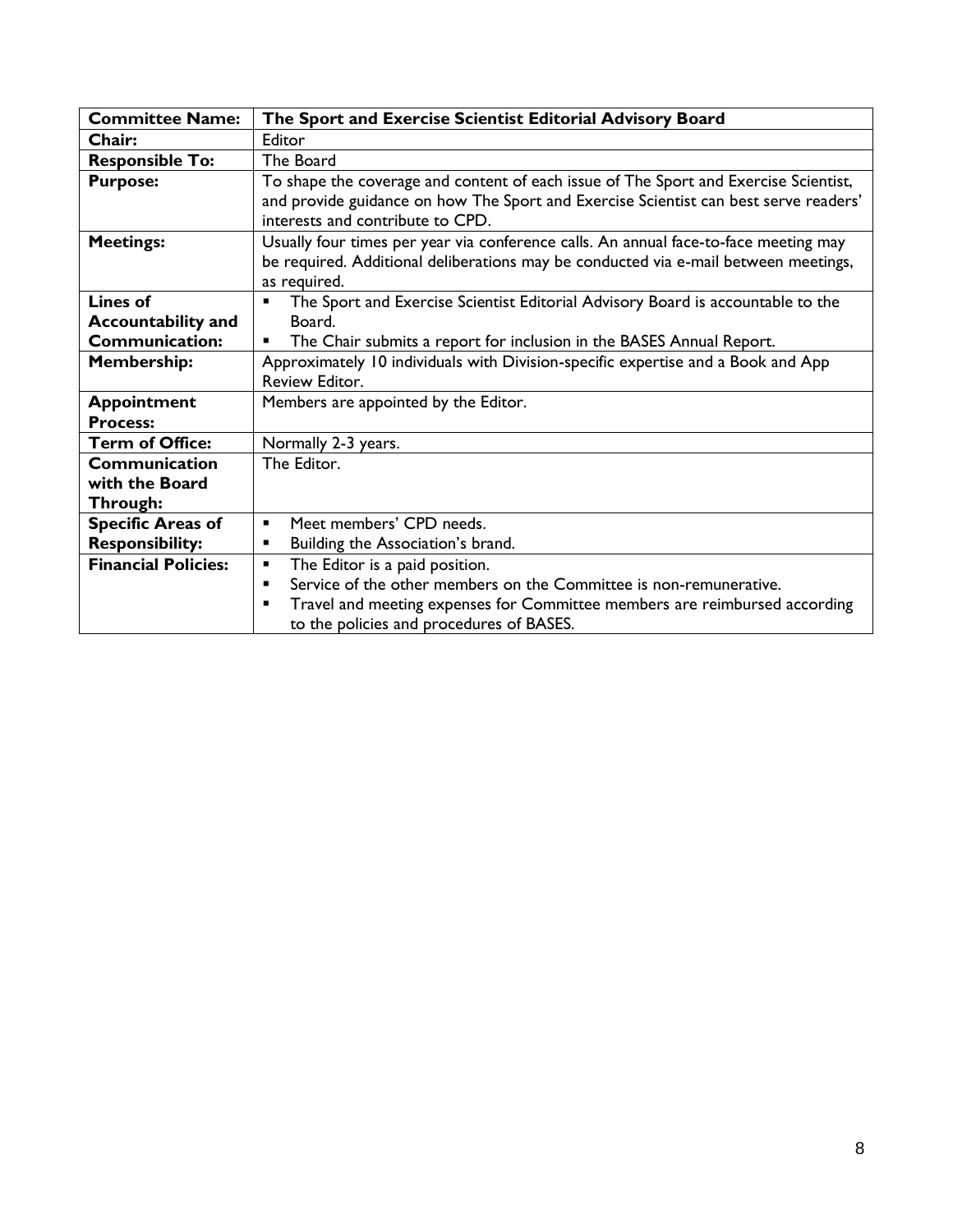| <b>Committee Name:</b>                              | The BASES Divisions (Physical Activity for Health, Psychology, Motor                                                                                                                                                                                                                                                                                                     |
|-----------------------------------------------------|--------------------------------------------------------------------------------------------------------------------------------------------------------------------------------------------------------------------------------------------------------------------------------------------------------------------------------------------------------------------------|
|                                                     | Behaviour and Biomechanics, Sport and Performance and Physiology and                                                                                                                                                                                                                                                                                                     |
|                                                     | Nutrition).                                                                                                                                                                                                                                                                                                                                                              |
| Chair:                                              | Elected by members.                                                                                                                                                                                                                                                                                                                                                      |
| <b>Purpose:</b>                                     | To provide a forum for exercise scientists whose work involves them in physical<br>П<br>activity, exercise and health settings. It is devoted to furthering the development<br>of exercise science, both as a body of knowledge and skills and as a profession.<br>To contribute to the management of BASES by implementing the strategy<br>٠<br>developed by the Board. |
| <b>Meetings:</b>                                    | Each Division usually meets four times per year (in person or via conference call).<br>Additional deliberations may be conducted via e-mail between meetings, as required.                                                                                                                                                                                               |
| <b>Lines of</b>                                     | All Divisions are accountable to the Board.<br>$\blacksquare$                                                                                                                                                                                                                                                                                                            |
| <b>Accountability and</b>                           | Upon approval of the minutes of a Division meeting, the Chair circulates a copy to<br>П                                                                                                                                                                                                                                                                                  |
| <b>Communication:</b>                               | the members of the Division and the Board.                                                                                                                                                                                                                                                                                                                               |
|                                                     | The Chair of each Division submits an update for inclusion in the BASES Annual<br>Е<br>Report.                                                                                                                                                                                                                                                                           |
| <b>Membership:</b>                                  | Each Division has the following Elected Officers: Chair, Deputy Chair, CPD                                                                                                                                                                                                                                                                                               |
|                                                     | Representative and Membership Representative.                                                                                                                                                                                                                                                                                                                            |
|                                                     |                                                                                                                                                                                                                                                                                                                                                                          |
|                                                     | Additional members can be co-opted at the discretion of the Executive Director                                                                                                                                                                                                                                                                                           |
| <b>Appointment</b>                                  | Members are elected by a majority vote prior to the AGM. Any Professional member                                                                                                                                                                                                                                                                                         |
| <b>Process:</b>                                     | is eligible to vote but Student/Graduate members may vote for Student positions.                                                                                                                                                                                                                                                                                         |
| <b>Term of Office:</b>                              | All elected representatives shall normally hold post for a two year period until the                                                                                                                                                                                                                                                                                     |
|                                                     | conclusion of the AGM two years after election and will be eligible for re-election.                                                                                                                                                                                                                                                                                     |
| Communication                                       | The Chair of the Division.                                                                                                                                                                                                                                                                                                                                               |
| with Board                                          |                                                                                                                                                                                                                                                                                                                                                                          |
| Through:                                            |                                                                                                                                                                                                                                                                                                                                                                          |
| <b>Specific Areas of</b>                            | Implementing, and contributing towards, the BASES strategic plan.<br>$\blacksquare$                                                                                                                                                                                                                                                                                      |
| <b>Responsibility:</b>                              |                                                                                                                                                                                                                                                                                                                                                                          |
| <b>Role of Division</b><br><b>Elected Officers:</b> | Chair. To provide leadership to the rest of the Division and be a member of the<br>$\blacksquare$<br><b>BASES Board.</b>                                                                                                                                                                                                                                                 |
|                                                     | The other three members will set their objectives with the Division Chair in line<br>П                                                                                                                                                                                                                                                                                   |
|                                                     | with the BASES strategic plan. One member will be responsible for workshops                                                                                                                                                                                                                                                                                              |
|                                                     | and will liaise with the Education Officer on behalf of the Division.                                                                                                                                                                                                                                                                                                    |
|                                                     | Membership Rep/Student Rep to provide division webpage content for their<br>П                                                                                                                                                                                                                                                                                            |
|                                                     | Division for the members area.                                                                                                                                                                                                                                                                                                                                           |
| <b>Financial Policies:</b>                          | Service on the Committee is non-remunerative.<br>$\blacksquare$                                                                                                                                                                                                                                                                                                          |
|                                                     | Travel and meeting expenses for Committee members are reimbursed according<br>٠                                                                                                                                                                                                                                                                                          |
|                                                     | to the policies and procedures of BASES.                                                                                                                                                                                                                                                                                                                                 |
|                                                     | Delegate and accommodation fees are covered for the Chair of the Division for<br>п                                                                                                                                                                                                                                                                                       |
|                                                     | the BASES Annual and Student Conferences.                                                                                                                                                                                                                                                                                                                                |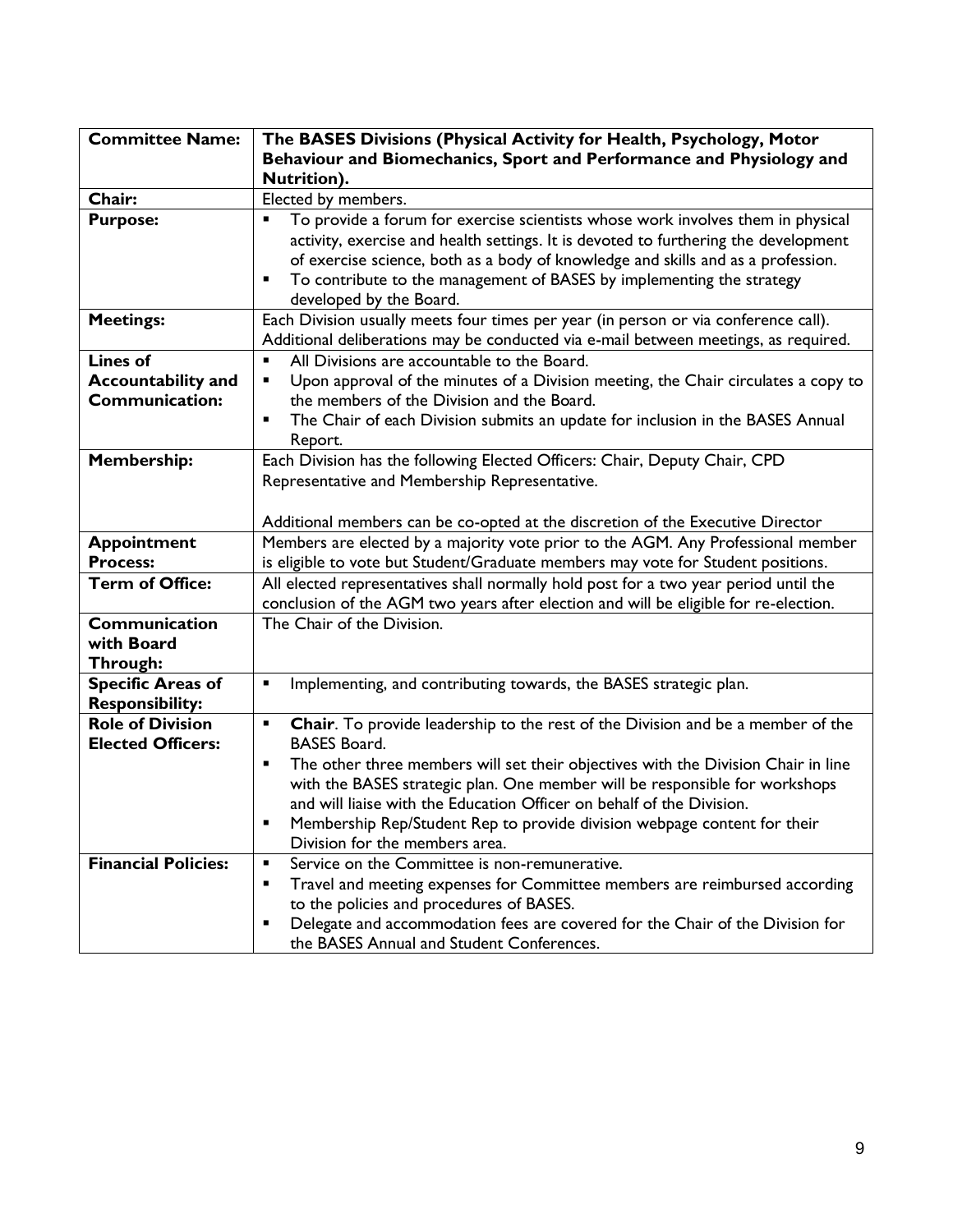| <b>Committee</b>           | <b>The Awards Committee</b>                                                               |
|----------------------------|-------------------------------------------------------------------------------------------|
| Name:                      |                                                                                           |
| Chair:                     | <b>Appointed Representative</b>                                                           |
| <b>Purpose:</b>            | To be responsible for all BASES Awards and Grants<br>٠                                    |
| <b>Meetings:</b>           | Minimum two times per year in person or by conference call. Additional deliberations      |
|                            | may be conducted via e-mail/online meetings, as required.                                 |
| Lines of                   | The Awards Committee is accountable to the BASES Board.<br>٠                              |
| <b>Accountability</b>      | Upon approval of the minutes of the Awards Committee meetings, the Chair<br>٠             |
| and                        | circulates a copy to the members of the Awards Committee and the BASES Board.             |
| Communication:             | The Executive Director submits a report for inclusion in the BASES Annual Report.<br>٠    |
| <b>Membership:</b>         | The Appointed Representative is around 5 Awards committee members covering a              |
|                            | broad range of expertise and disciplines. Committee members would be expected to be       |
|                            | a BASES member and have some past experience in marking/judging awards. The               |
|                            | Appointed Representative is responsible for recording the minutes of meetings.            |
| <b>Appointment</b>         | Members are appointed by the Board and applicants will be invited by an open process.     |
| <b>Process:</b>            |                                                                                           |
| <b>Term of Office:</b>     | All elected representatives shall normally hold post for a two/three year period and will |
|                            | be eligible to renew their position subject to Board approval.                            |
| Communication              | <b>Executive Director</b>                                                                 |
| with the <b>BASES</b>      |                                                                                           |
| <b>Board Through:</b>      |                                                                                           |
| <b>Specific Areas of</b>   | Review applications for all grants and awards.<br>٠                                       |
| <b>Responsibility:</b>     |                                                                                           |
| <b>Financial Policies:</b> | Service on the Committee is non-remunerative.<br>$\blacksquare$                           |
|                            | Travel and meeting expenses for Committee members are reimbursed according to<br>٠        |
|                            | the policies and procedures of BASES.                                                     |